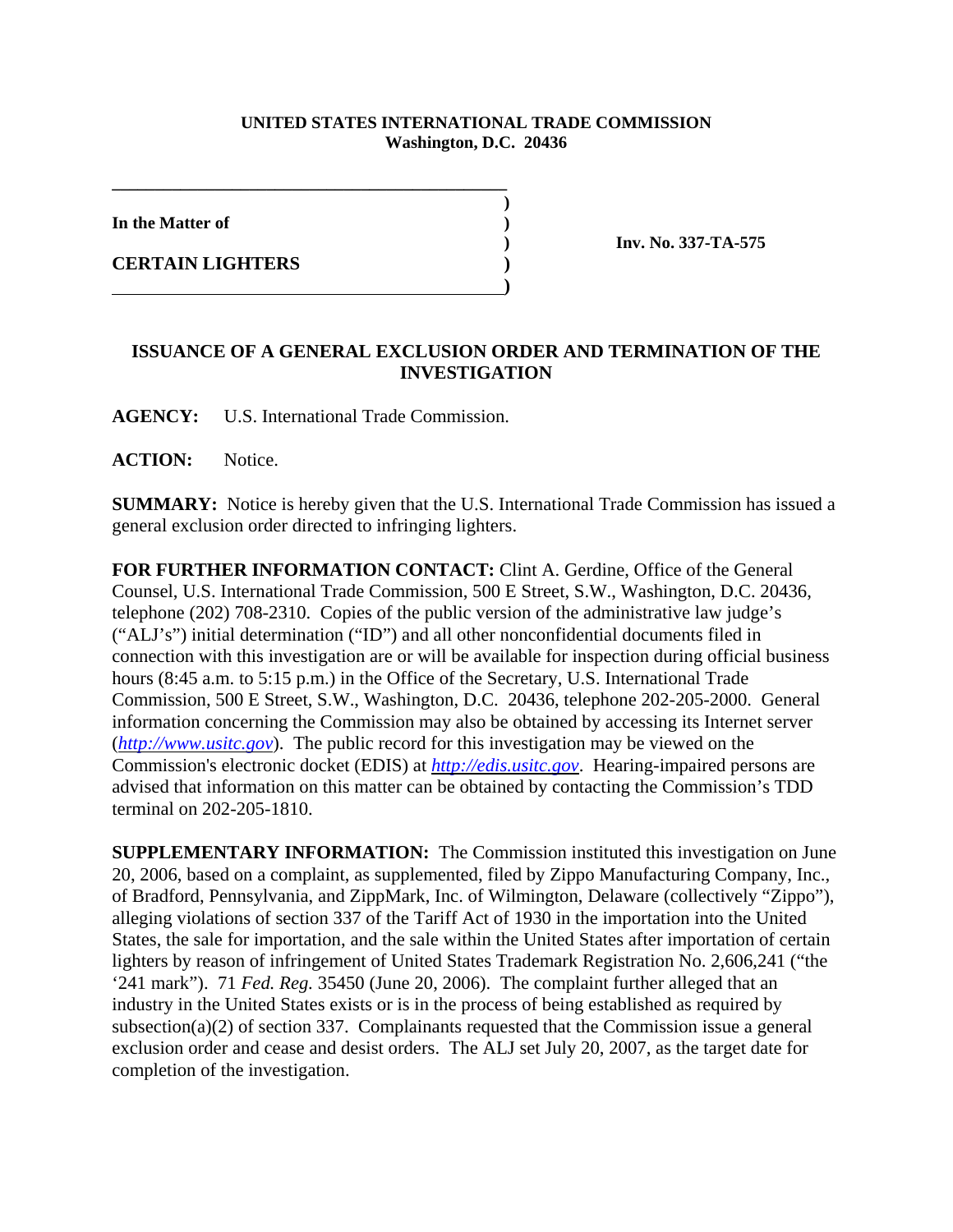The complaint named seven respondents: Tung Fong International Promotion Co., Ltd. of Hong Kong; Wenzhou Star Smoking Set Co., Ltd. of China; Taizhou Rongshi Lighter Development Co., Ltd. of China; Wenzhou Tailier Smoking Set Co., Ltd. of China; Vista Wholesale of Greencastle, Indiana; beWild.com of Bellmore, New York; and Kalan LP of Landsdowne, Pennsylvania. Respondents Kalan and Wenzhou Star Smoking Set Company were terminated from the investigation on the basis of settlement agreements. The remaining five respondents were found to be in default by the ALJ and the Commission did not review that determination.

On November 7, 2006, complainants filed a motion seeking summary determination with respect to the domestic industry requirement and violation of section 337. Complainants also requested that the ALJ recommend a general exclusion order and a 100 percent bond during the period of Presidential review. Complainants did not renew their request for cease and desist orders. The Commission investigative attorney supported the motion for summary determination and the requested remedy and bonding. No respondents responded to the motion.

On February 21, 2007, the ALJ issued an ID (Order No. 11) finding the domestic industry requirement satisfied, finding a violation of section 337, and containing a recommended determination on remedy and bonding. The ALJ found a violation of section 337 based on his conclusion that there are no genuine issues of material fact that respondents' accused products infringe the '241 mark and that a domestic industry exists as required by 19 U.S.C. § 1337(a)(2). He recommended issuance of a general exclusion order and that the amount of bond for temporary importation during the Presidential review period be set at 100 percent of the entered value of the articles concerned. No petitions for review were filed.

 On March 15, 2007, the Commission determined not to review this ID and requested written submissions on the issues of remedy, the public interest, and bonding. On March 29 and April 5, 2007, respectively, the complainant Zippo and the IA filed briefs and reply briefs on these issues.

Having reviewed the record in this investigation, including the ID and the parties' written submissions, the Commission has determined that the appropriate form of relief is a general exclusion order prohibiting the unlicensed entry of lighters that infringe the '241 mark.

The Commission has further determined that the public interest factors enumerated in section  $337(d)(1)$  (19 U.S.C. § 1337(d)(1)) do not preclude issuance of the general exclusion order. Finally, the Commission determined that the amount of bond to permit temporary importation during the period of Presidential review (19 U.S.C. § 1337(j)) shall be in the amount of 100 percent of the value of the lighters that are subject to the order. The Commission's order and opinion were delivered to the President and to the United States Trade Representative on the day of its issuance.